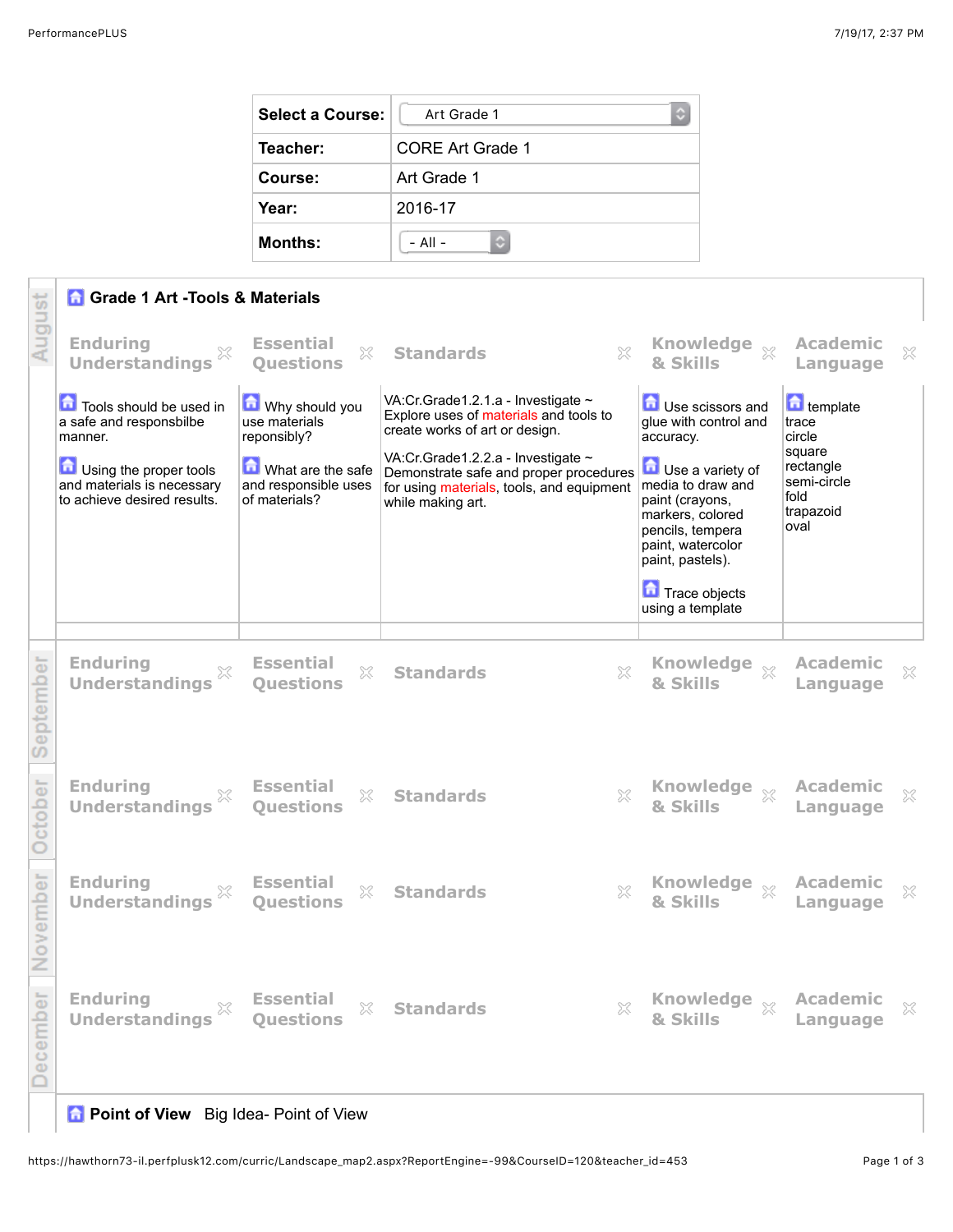| anua  |                                                                                                                                                                                                              | Unit- perspective                                                                                              |                                                                                                                                                                                                                                                                                                                                         |                                                                                                                                                                        |                                                                                                            |   |
|-------|--------------------------------------------------------------------------------------------------------------------------------------------------------------------------------------------------------------|----------------------------------------------------------------------------------------------------------------|-----------------------------------------------------------------------------------------------------------------------------------------------------------------------------------------------------------------------------------------------------------------------------------------------------------------------------------------|------------------------------------------------------------------------------------------------------------------------------------------------------------------------|------------------------------------------------------------------------------------------------------------|---|
|       | <b>Enduring</b><br>×<br><b>Understandings</b>                                                                                                                                                                | <b>Essential</b><br>X<br><b>Ouestions</b>                                                                      | $\chi$<br><b>Standards</b>                                                                                                                                                                                                                                                                                                              | <b>Knowledge</b><br>$\chi$<br>& Skills                                                                                                                                 | <b>Academic</b><br>Language                                                                                | X |
|       | Artists can create visual<br>space in two dimensional art. create the illusion of<br>Artists use overlapping to<br>create visual space.                                                                      | Why do artists<br>space in their work?<br>How does overlapping<br>help us know where<br>something is in space. | VA:Cn.Grade1.10.1 - Anchor Standard<br>10: Synthesize and relate knowledge and<br>personal experiences to make art. ~<br>Enduring Understanding: Through art-<br>making, people make meaning by<br>investigating and developing awareness<br>of perceptions, knowledge, and<br>experiences.<br>VA: Cr. Grade 1.1.1 - Anchor Standard 1: | Students will draw<br>one object<br>overlapping another to<br>create the illusion of<br>space.                                                                         | <b>D</b> Overlapping                                                                                       |   |
|       |                                                                                                                                                                                                              |                                                                                                                | Generate and conceptualize artistic ideas<br>and work. $\sim$ Enduring Understanding 1:<br>Creativity and innovative thinking are<br>essential life skills that can be developed.                                                                                                                                                       |                                                                                                                                                                        |                                                                                                            |   |
| oruan | <b>Enduring</b><br>×<br><b>Understandings</b>                                                                                                                                                                | <b>Essential</b><br>X<br><b>Ouestions</b>                                                                      | X<br><b>Standards</b>                                                                                                                                                                                                                                                                                                                   | Knowledge xx<br>& Skills                                                                                                                                               | <b>Academic</b><br>Language                                                                                | X |
|       | <b>Responding to Art</b> Unit on responding to and interpreting art.                                                                                                                                         |                                                                                                                |                                                                                                                                                                                                                                                                                                                                         |                                                                                                                                                                        |                                                                                                            |   |
| Marc  | <b>Enduring</b><br><b>Understandings</b>                                                                                                                                                                     | <b>Essential</b><br>X<br><b>Questions</b>                                                                      | X<br><b>Standards</b>                                                                                                                                                                                                                                                                                                                   | <b>Knowledge</b><br>$\mathbb{X}$<br>& Skills                                                                                                                           | <b>Academic</b><br>Language                                                                                | X |
|       | Visual literacy developed<br>through engagement with art repond to other artists<br>can lead to understanding<br>and appreciation of self,<br>others, the natural world,<br>and constructed<br>environments. | How do artists<br>and the art world?                                                                           | VA:Re.Grade1.7.1.a - Perceive ~ Select<br>and describe works of art that illustrate<br>daily life experiences of one's self and<br>others.<br>VA:Re.Grade1.7.2.a - Perceive ~<br>Compare images that represent the<br>same subject.<br>VA:Re.Grade1.8.1.a - Analyze ~ Interpret                                                         | Select and<br>describe works of art<br>that illustrate daily life<br>experiences of one's<br>self and others.<br>Compare images<br>that represent the<br>same subject. | media<br>mood<br>describe<br>decide<br>compliment<br>subject matter<br>landscape<br>portrait<br>still life |   |
|       |                                                                                                                                                                                                              |                                                                                                                | art by categorizing subject matter and<br>identifying the characteristics of form.                                                                                                                                                                                                                                                      | Interpet art by<br>categorizing subject<br>matter and identifying<br>the characteristics of<br>form.                                                                   | sculpture<br>painting                                                                                      |   |
|       | <b>Enduring</b><br>X<br><b>Understandings</b>                                                                                                                                                                | <b>Essential</b><br>X<br><b>Ouestions</b>                                                                      | X<br><b>Standards</b>                                                                                                                                                                                                                                                                                                                   | <b>Knowledge</b><br>$\chi$<br>& Skills                                                                                                                                 | <b>Academic</b><br>Language                                                                                | × |
| ನ     | <b>Enduring</b><br><b>Understandings</b>                                                                                                                                                                     | <b>Essential</b><br>$\gtrsim$<br><b>Questions</b>                                                              | ×<br><b>Standards</b>                                                                                                                                                                                                                                                                                                                   | <b>Knowledge</b><br>$\mathbb{X}$<br>& Skills                                                                                                                           | <b>Academic</b><br>Language                                                                                | × |
| une   | <b>Enduring</b><br><b>Understandings</b>                                                                                                                                                                     | <b>Essential</b><br>$\gtrsim$<br><b>Questions</b>                                                              | X<br><b>Standards</b>                                                                                                                                                                                                                                                                                                                   | <b>Knowledge</b><br>$\chi$<br>& Skills                                                                                                                                 | <b>Academic</b><br>Language                                                                                | × |
|       | <b>Enduring</b><br><b>Understandings</b>                                                                                                                                                                     | <b>Essential</b><br>X<br><b>Questions</b>                                                                      | $\mathbb{X}$<br><b>Standards</b>                                                                                                                                                                                                                                                                                                        | & Skills                                                                                                                                                               | <b>Academic</b><br>Language                                                                                | X |